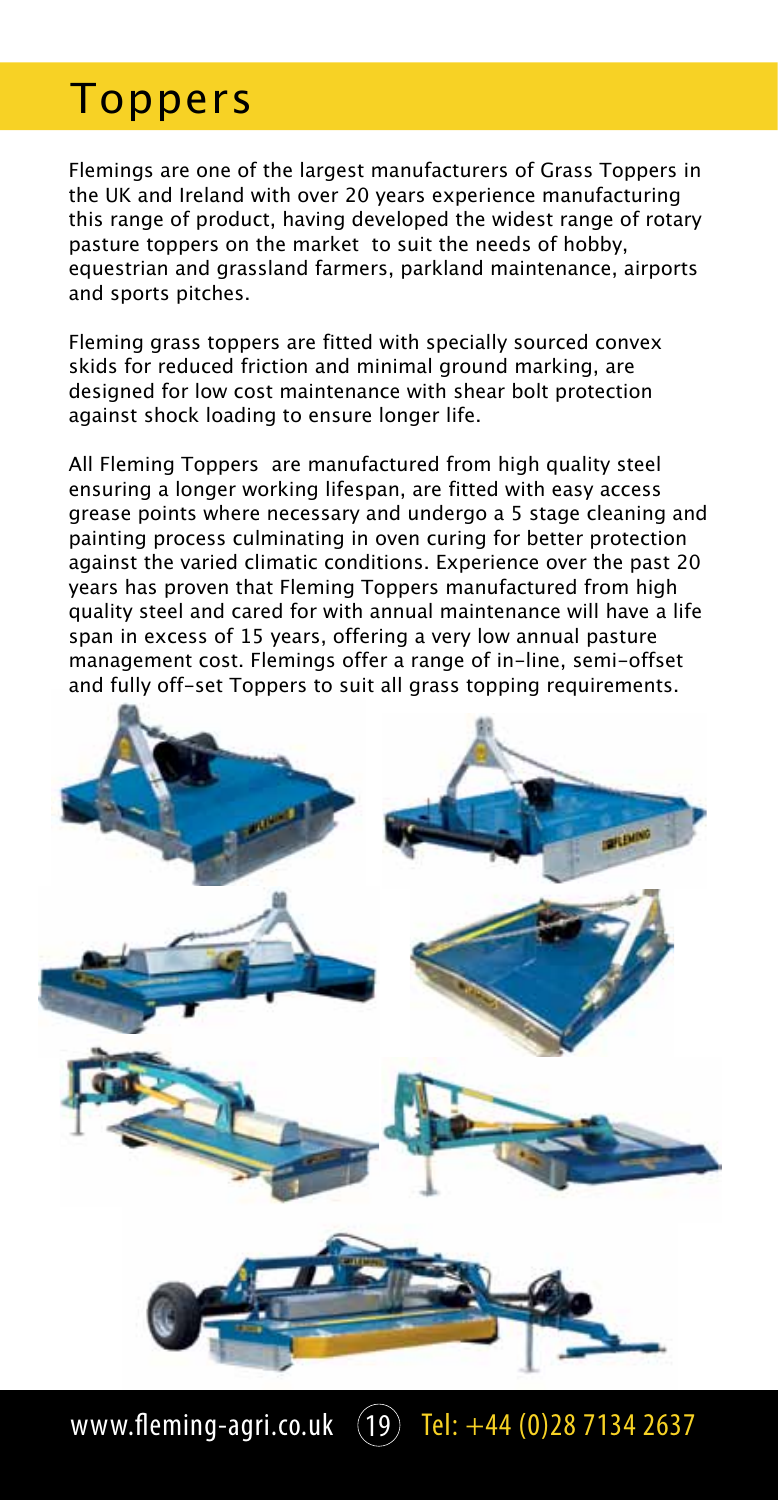

- Reinforced one piece fabricated deck from 3mm steel plate.
- Reinforced structural frame across the body of the topper for  $\bullet$ absolute rigidity.
- Cat. 1 pins on models; TOP3, TOP4, TOP5.
- Cat.1 & Cat.2 pins on TOP6  $\bullet$
- Galvanised headstock and skids for longer life
- Double jaw support lift arm brackets on TOP6  $\blacksquare$
- Adjustable headstock for In-Line and Semi-Offset on TOP3, TOP4 and TOP5 models.
- Heavy Duty Comer Gearbox
- Boron steel blade carrier.
- Shear bolt protected PTO shaft.
- Convex skids
- Wheel option available for TOP4 and TOP5.

| Code                    | TOP3  | TOP4             | <b>TOP5</b>    | TOP <sub>6</sub> |
|-------------------------|-------|------------------|----------------|------------------|
| <b>Tractor HP Reg'd</b> | 20    | 20               | 30             | 40               |
| <b>Transport Width</b>  | 1.17m | 1.4 <sub>m</sub> | 1.65m          | 1.82m            |
| <b>No. of Rotors</b>    | 1     | 1                | 1              |                  |
| No. of Blades           | 2     | $\mathcal{P}$    | $\overline{z}$ | 2                |
| No. of Gearbox          | 1     | 1                | 1              |                  |
| <b>Gearbox Rating</b>   | 30hp  | 30hp             | 30hp           | 40hp             |
| Weight                  | 170kg | 202kg            | 246kg          | 323kg            |

www.fleming-agri.co.uk  $(20)$  Tel: +44 (0)28 7134 2637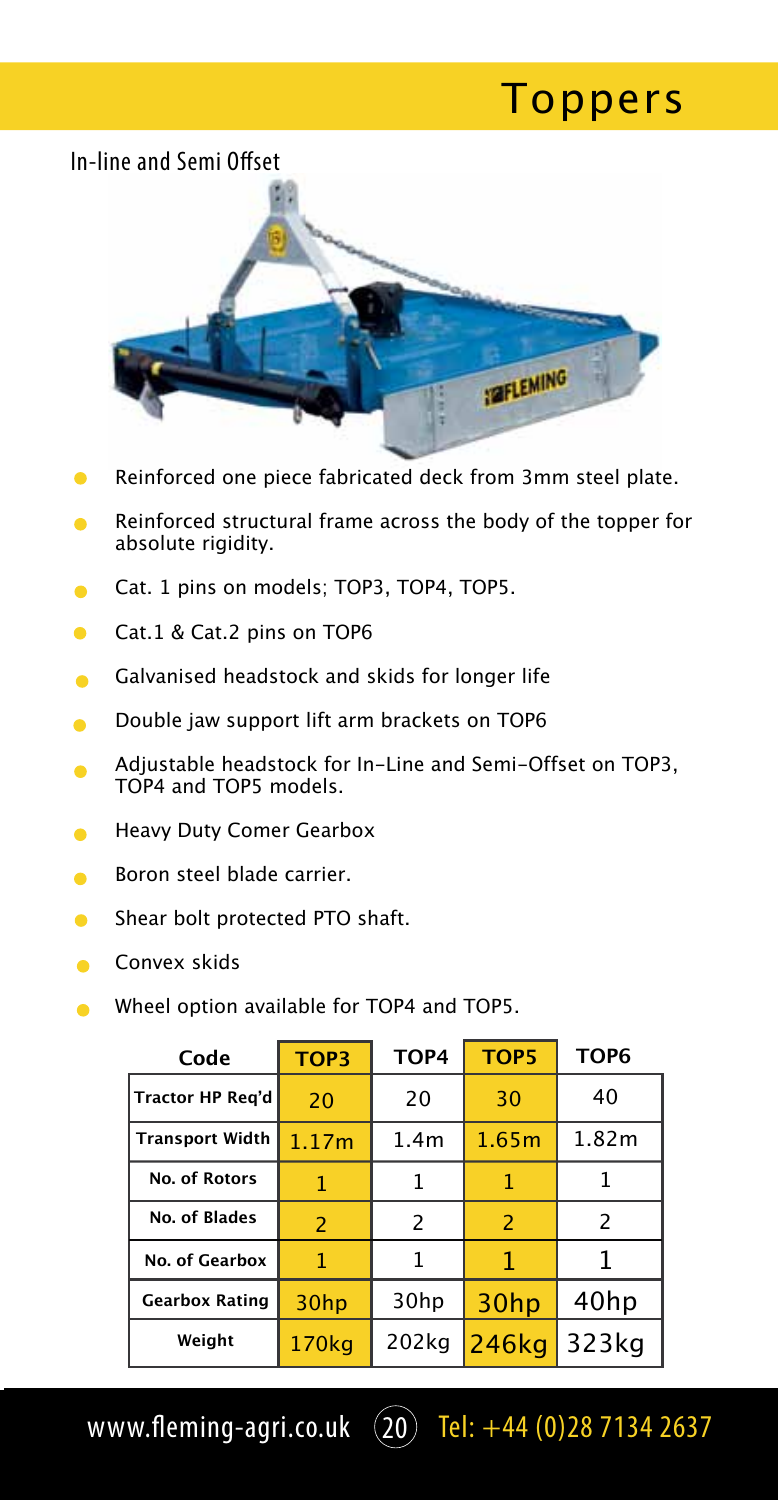

- TOP9 9ft standard model for topping meadows and grass.
- Fabricated one piece deck from 3mm steel plate.
- Reinforced structural frame across the the body of the topper for absolute rigidity.
- H.D galvanised chain support for secure transport
- **Galvanised headstock, quards and skids.**
- Floating headstock for constant ground contact and even cut.
- Reinforced 4mm sides with convex skids
- Indestructible HD boron steel blade carriers with harden steel blades
- Gearbox and rotors mounted on a one piece heavy duty central base plate
- **HD 55h.p Comer gear box with straight drive-line protected by** rubber couplings
- **•** PTO over-run and shear bolt protection against rotor impact
- **O** Double jaw support lift arm brackets.
- Cat 2 lift arm pins.

#### **Super 900 model**

#### **TOP9INHD (2.7m) 9ft Heavy Duty model (For rushes and Heavy Grass)**

- Fitted with 75HP gear boxes.
- **•** Heavy duty flexible knuckle drive line protected by rubber couplings.
- Fitted with fluted blades with additional straight blades for mulching effect when cutting.

| Code        | HP | Transport<br>Width | <b>Rotors</b> | <b>Blades</b> | <b>Gearbox</b> | Gearbox<br>Rating | <b>Weight</b> |
|-------------|----|--------------------|---------------|---------------|----------------|-------------------|---------------|
| TOP9        |    | 2.74m              |               |               |                | 55hp              | 494ka         |
| I TOP9INHDI | 80 | 2.74m              |               | ο             |                | 75hp              | 500kg         |

www.fleming-agri.co.uk  $(21)$  Tel: +44 (0)28 7134 2637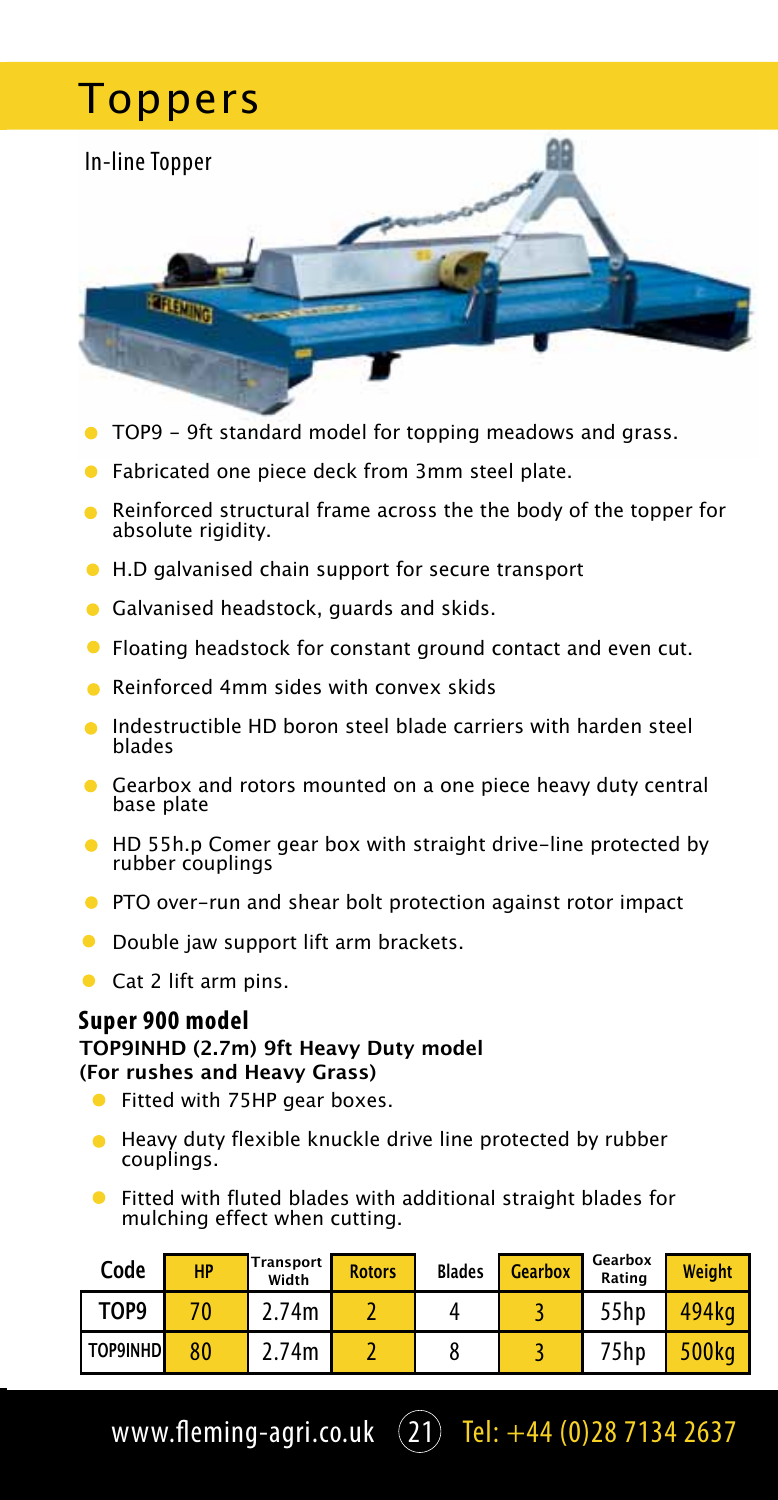Super Float Grass Topper TOP6SM (1.8m) 6ft Single rotor For meadows and grass



- 5 stage painting and heat treatment process.
- **•** Fabricated one piece deck from 3mm steel plate fitted on reinforced structural frame across the body of the topper for absolute rigidity.
- Floating top link and hinged body provide bi-lateral movement for constant ground contact and even cut.
- Reinforced 4mm sides with convex skids
- Gearbox and rotor mounted on a heavy duty central base plate
- Single rotor with indestructible HD boron steel blade carrier fitted with free floating Specially designed fluted hardened steel cutting blades to disperse grass evenly
- Adjustable cutting height 50mm 200mm
- **Converts to working/transport position manually**
- **Comer gear boxes with straight drive-line.**
- **PTO** over-run and shear bolt protection against rotor impact
- **O** Double jaw support lift arm brackets.
- $\bullet$  Cat 2 lift arm pins.
- **Easy access greasing points**
- **•** Parking stand

| Code          | <b>HP</b> | <b>Transport</b><br>Width | <b>Rotors</b> | <b>Blades</b> | <b>Gearbox</b> | Gearbox<br>Rating | <b>Weight</b> |
|---------------|-----------|---------------------------|---------------|---------------|----------------|-------------------|---------------|
| <b>TOP6SM</b> |           | .82m                      |               |               |                | 40hp              | 431ka         |

www.fleming-agri.co.uk  $(22)$  Tel: +44 (0)28 7134 2637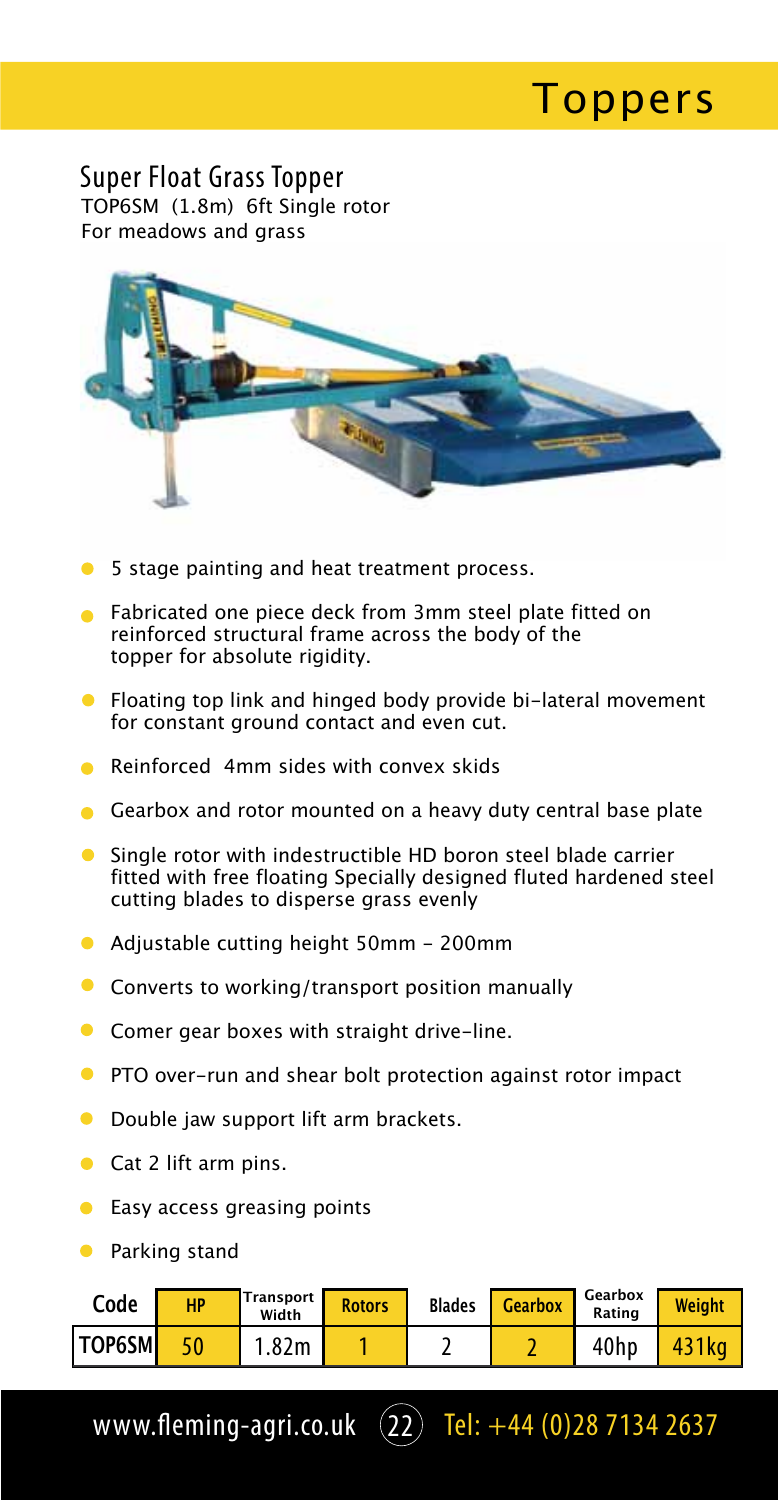#### Super Float Grass Topper **Super Float Grass Topper (Standard models)**



- **•** Fabricated one piece deck from 3mm steel plate fitted on reinforced structural frame along the body of the topper for absolute rigidity.
- Floating top link and hinged body provide bi-lateral movement for constant ground contact and even cut.
- **Counter rotation of Twin rotor with Indestructible boron steel** blade carriers fitted with free floating boron steel fluted blades lift and disperse the grass evenly.
- Adjustable cutting height 50mm 200mm
- Converts to working/transport position hydraulically, with spring loaded safety latch when in transport position.
- Hydraulic breakaway standard for the ultimate machine protection and speed of operation. (can be reset from the tractor seat)
- **Comer gear boxes with straight drive-line protected by rubber** couplings
- **PTO** over-run and shear bolt protection against rotor impact
- Double jaw support lift arm brackets.
- Cat 2 lift arm pins.

#### **TOP8SFHD (2.5m) 8ft Twin Rotor (Heavy Duty model) For rushes and heavy grass**

- **•** Fitted with 75HP gear box.
- **•** Heavy duty flexible knuckle drive line protected by rubber couplings.
- **•** Fitted with fluted blades with additional straight blades for mulching effect when cutting.

| Code     | <b>HP</b> | Transport<br>Width | <b>Rotors</b> | <b>Blades</b> | <b>Gearbox</b> | Gearbox<br>Rating | Weight |
|----------|-----------|--------------------|---------------|---------------|----------------|-------------------|--------|
| TOP7SF   | 70        | 1.83m              |               |               |                | 55hp              | 616kg  |
| TOP8SF   | 80        | 1.83m              |               |               |                | 55hp              | 650kg  |
| TOP8SFHD | 80        | 1.83m              |               |               |                | 75hp              | 670kg  |

www.fleming-agri.co.uk  $(23)$  Tel: +44 (0)28 7134 2637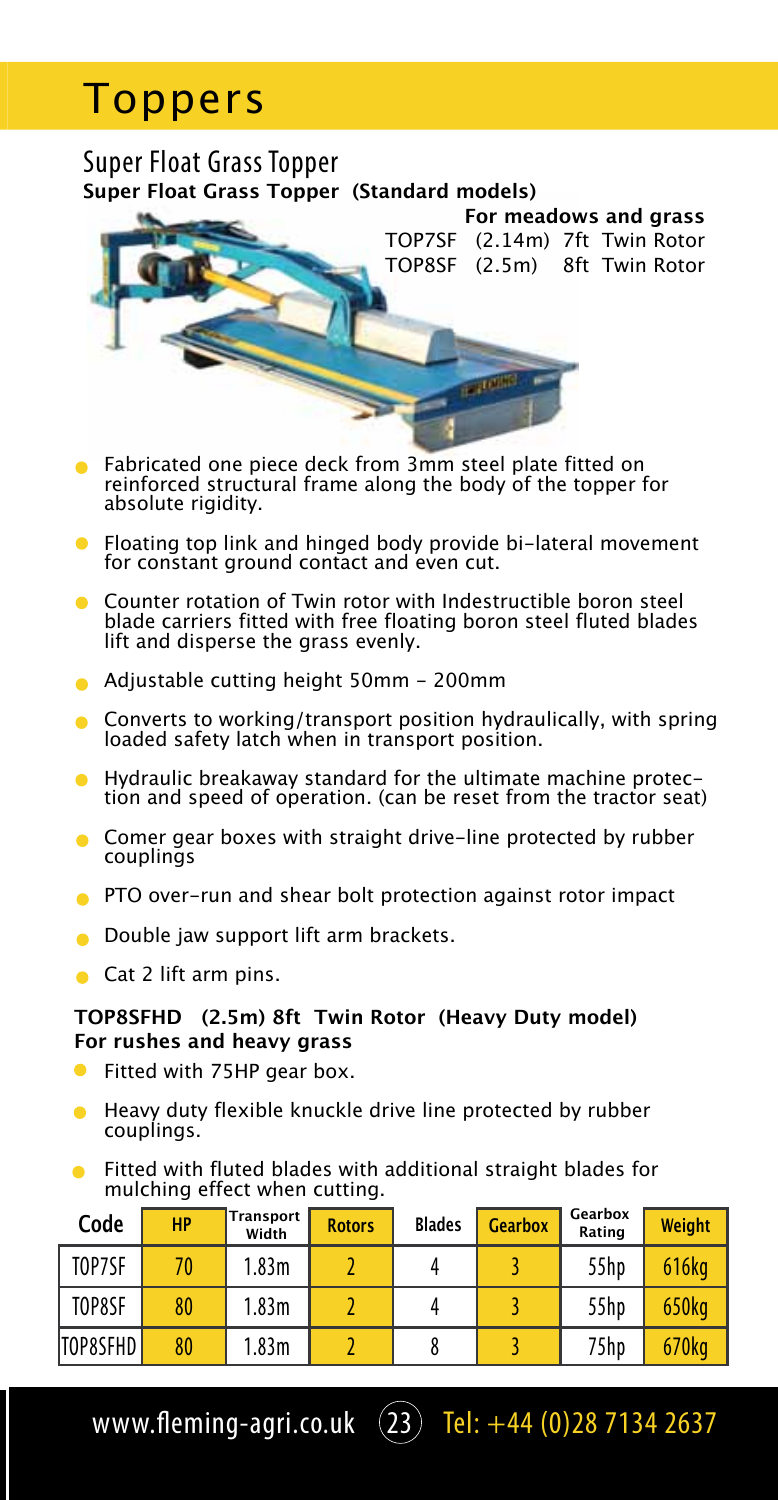#### Super Float Grass Topper TOP10SF



- Manufactured from high tensile strength steel resulting in a light weight yet durable machine
- **•** Floating top link and hinged body provide bi-lateral movement for constant ground contact and even cut.
- **Counter rotation of triple rotor with Indestructible boron steel** blade carriers fitted with free floating boron steel fluted blades lift and disperse the grass evenly.
- Adjustable cutting height 50mm 200mm
- Converts to working/transport position hydraulically, with spring loaded safety latch when in transport position.
- Hydraulic breakaway standard for the ultimate machine protection and speed of operation. (can be reset from the tractor seat)
- **Comer gear boxes with straight drive-line protected by rubber** couplings
- **PTO over-run and shear bolt protection against rotor impact**
- **O** Double jaw support lift arm brackets.
- Cat 2 lift arm pins.
- **Protective Curtain**

| Code    | HP | Transport<br>Width | <b>Rotors</b> | <b>Blades</b> | Gearbox | Gearbox<br>Rating | Weight   |
|---------|----|--------------------|---------------|---------------|---------|-------------------|----------|
| TOP10SF |    | 1.65m              |               |               |         | 55hp              | $700$ kg |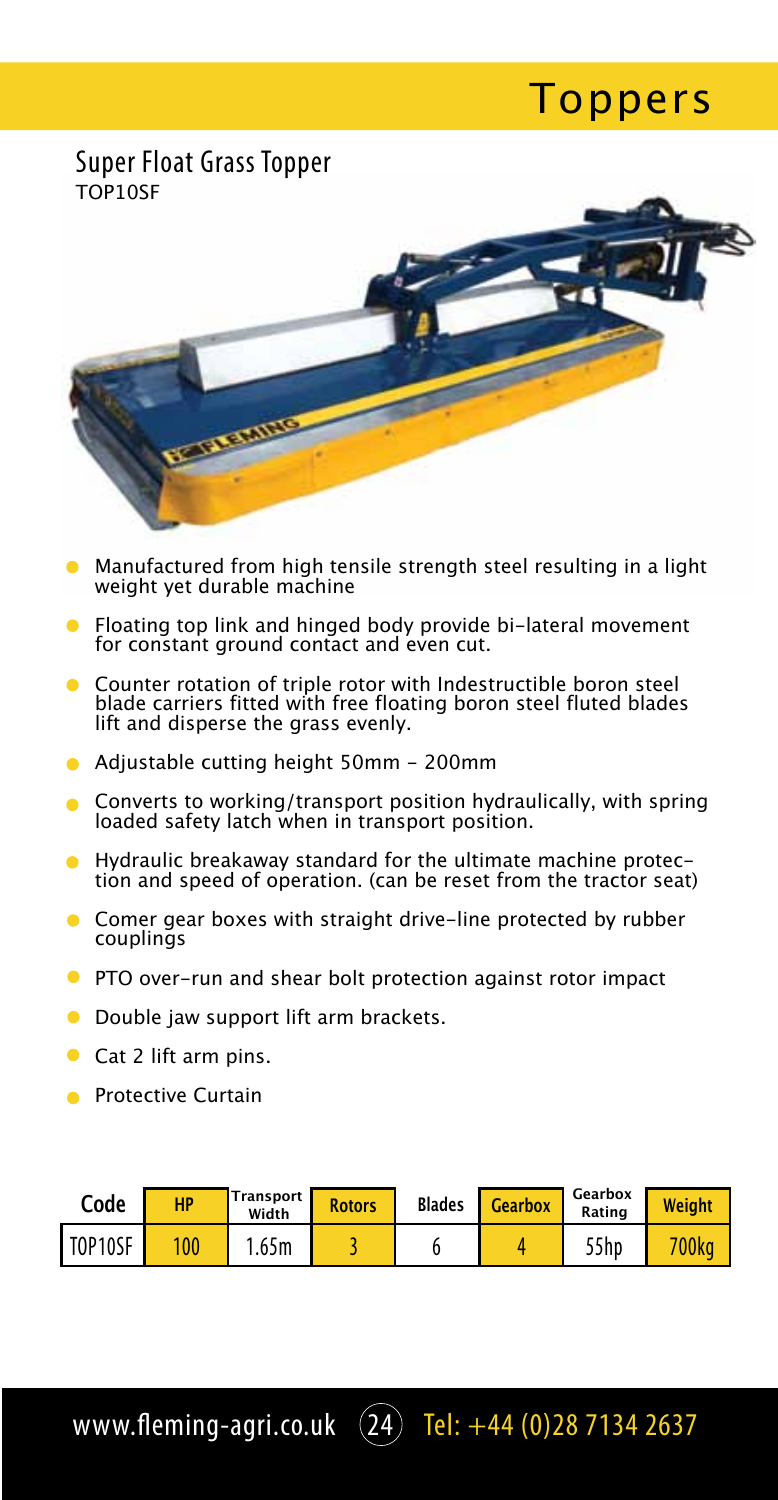### Trailed Superfloat Grass Topper

The Fully-Offset trailed Grass Topper was designed with the more professional operator in mind, for use on parkland, sports fields, airports, equestrian and agricultural use. The award winning design with the unique spring assisted free floating movement allows the cutting deck to stay in constant contact with the ground while the counter rotation combine with the fluted blades creating an up-draught lifting the grass to leave a smooth even cut. All Fleming Toppers have indestructible boron steel rotors with free floating blades for better collision protection. Ideal for outlying farms with undulating land where a low HP requirement is beneficial and road transport is necessary.

There are 2 models available; TOP8T 2.5m 8ft Standard. TOP9T 2.7m 9ft Heavy Duty



#### **TOP8T - 2.5m 8ft Standard For meadow and grass**

- $\bullet$ 5 stage painting and heat treatment process.
- **•** Fabricated one piece deck from 3mm steel plate fitted on a reinforced structural frame of the topper for absolute rigidity.
- Guards and skids galvanised and bolted in place for quiet operation and easy maintenance.
- **•** Free floating deck with spring assisted floatation allowing the deck to glide over the ground keeping the blades at an even cutting height at all times, creating minimal stress on the machine
- Reinforced heavy duty 4mm sides with convex skids.
- **Counter rotation of the rotors combine with the specially** designed fluted hardened steel cutting blades to disperse grass evenly
- Gearboxes and twin rotors mounted on a heavy duty one piece central base plate and fitted with Indestructible boron steel blade carriers with free floating blade protection in the event of a collision.

www.fleming-agri.co.uk  $(25)$  Tel: +44 (0)28 7134 2637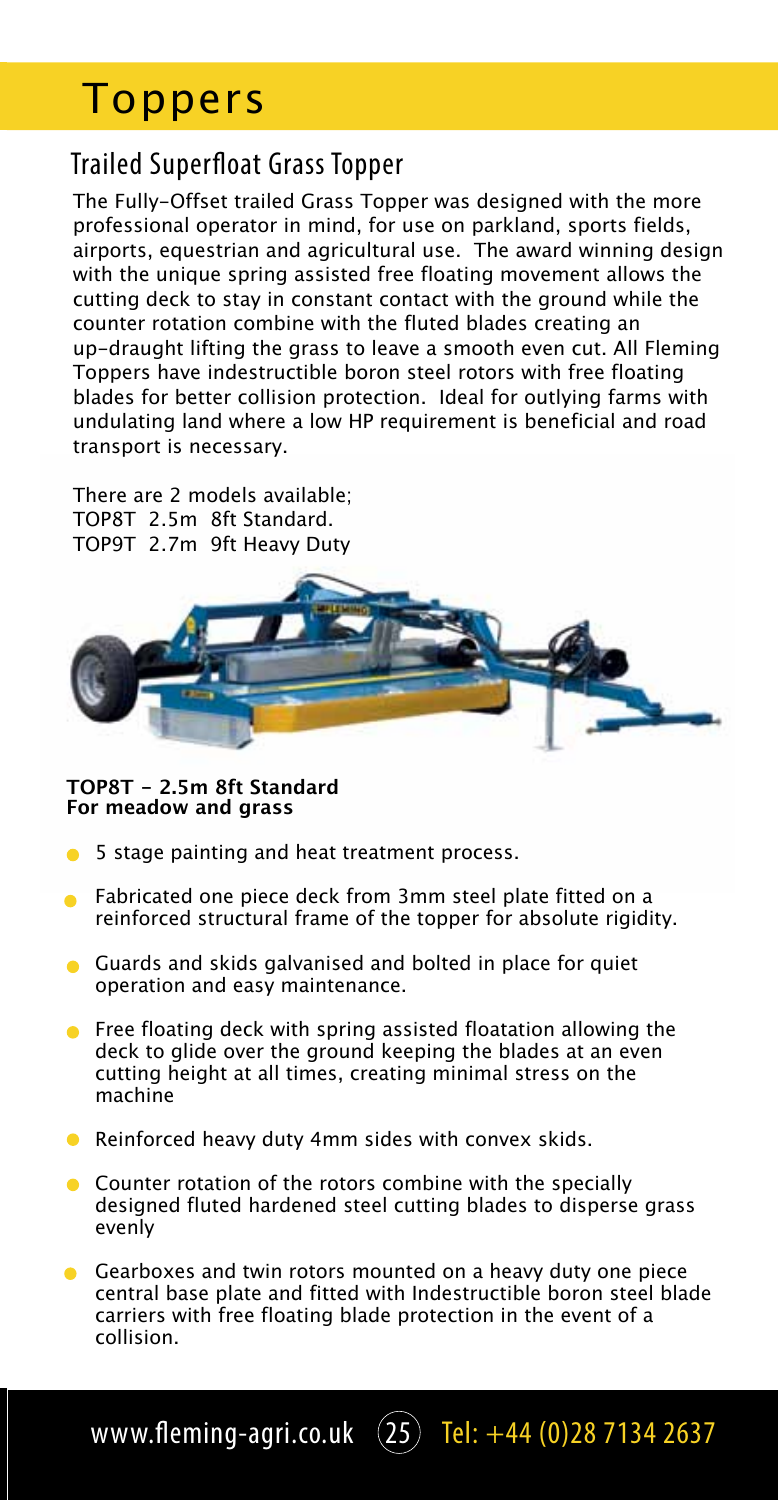#### Trailed Superfloat Grass Topper



**Toppers** 

- Adjustable cutting height 50mm 200mm
- Converts to working/transport position hydraulically, follows directly behind the tractor.
- All pivot points are heavy duty and fitted with easy access grease points.
- Comer gear box with straight drive-line protected by rubber couplings.
- $\bullet$ Lift arm draw-bar combined with Wide Angle PTO c/w over-run and shear bolt protection for better manoeuvrability and tighter turning when operating.
- Oversized tyres (10.5 x 75 x 15.3) on a reinforced wheel carriage
- Parking stand

#### **TOP9T 2.7m 9ft Heavy Duty**

- Fitted with 75HP gear box.  $\triangle$
- Heavy duty flexible knuckle drive line protected by rubber couplings.
- Fitted with fluted and additional straight blades for mulching effect when cutting.
- Ideal for large farms, contract work and hire fleets.
- Hydraulic safety locking mechanism

| Code         | <b>HP</b> | Transport<br>Width | <b>Rotors</b> | <b>Blades</b> | <b>Gearbox</b> | Gearbox<br>Rating | Weight |
|--------------|-----------|--------------------|---------------|---------------|----------------|-------------------|--------|
| <b>TOP8T</b> | 80        | 2.53m              |               |               |                | 55hp              | 650kg  |
| TOP9T        | 80        | 2.80 <sub>m</sub>  |               |               |                | 75hp              | 850kg  |